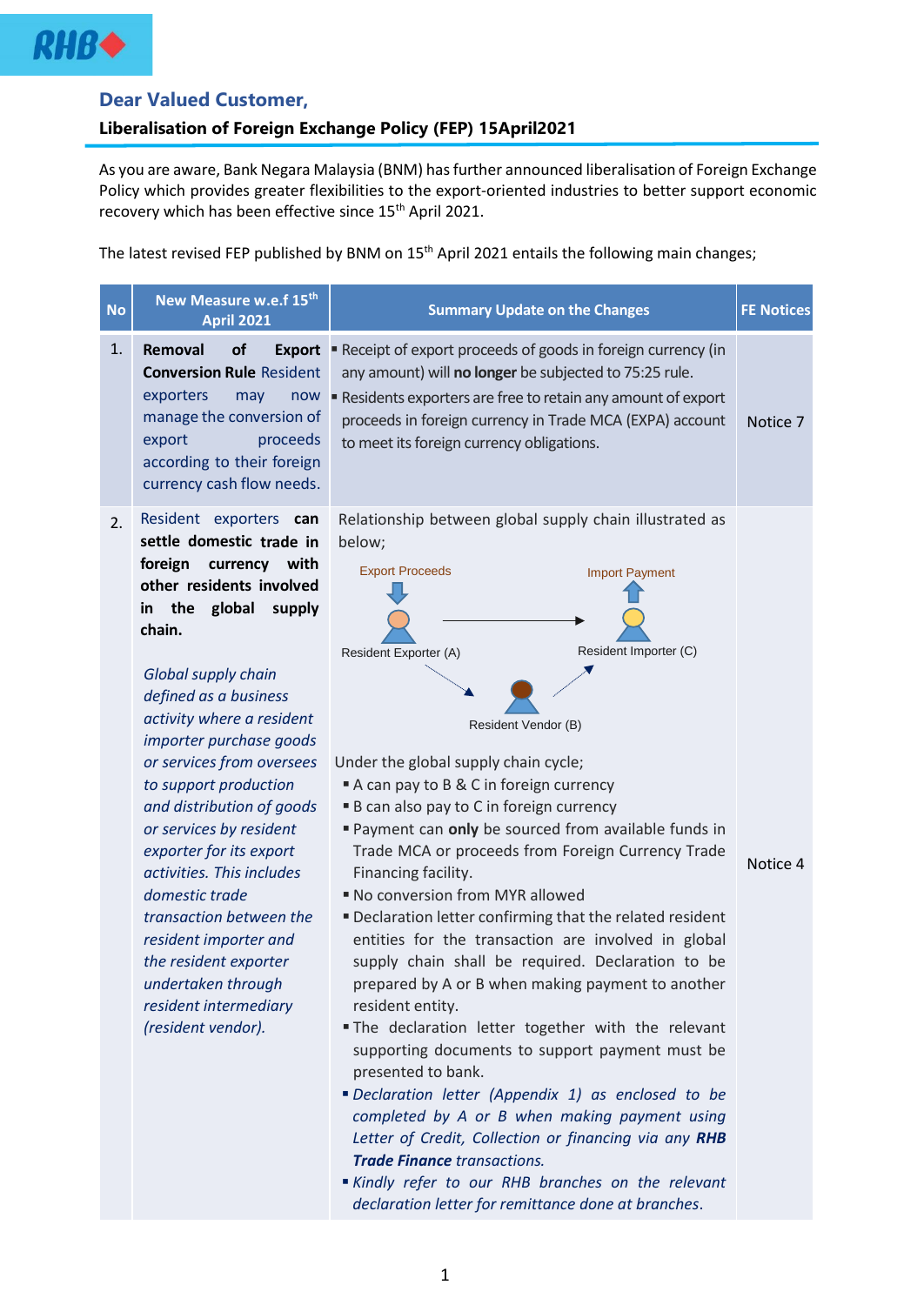| 3. | Resident exporters<br>can<br>extend the period<br>for<br>of<br>repatriation<br>export<br>proceeds<br>beyond<br>six<br>months<br>under<br>exceptional<br>circumstances.                              | Proceeds of export of goods by Resident must continue<br>to be repatriated to Malaysia within 6 months from date<br>of shipment except for the following permitted<br>situations where;<br>(a) a resident exporter has no control over the delay in<br>receiving proceeds of export of goods which includes:<br>Buyer in financial difficulties;<br>٠<br>Cancellation of order by the buyer (e.g. shut<br>п<br>out);<br>Restriction on foreign exchange transactions in<br>٠<br>the buyer's country;<br>Quality and/or quantity claims; or<br>٠<br>Incidence of fraud.<br>٠<br>(b) credit terms provided by a resident exporter of up<br>to 24 months for:<br>Consignment sale; or<br>п<br>Goods that involve testing and commissioning<br>٠ | Notice 7 |
|----|-----------------------------------------------------------------------------------------------------------------------------------------------------------------------------------------------------|----------------------------------------------------------------------------------------------------------------------------------------------------------------------------------------------------------------------------------------------------------------------------------------------------------------------------------------------------------------------------------------------------------------------------------------------------------------------------------------------------------------------------------------------------------------------------------------------------------------------------------------------------------------------------------------------------------------------------------------------|----------|
| 4. | Resident exporters can<br>offset or write-off export<br>without<br>proceeds<br>requiring BNM approval<br>only<br>for<br>permitted<br>foreign<br>currency<br>obligations<br>with<br>non-<br>resident | · Permitted foreign currency obligations includes;<br>(a) Import of goods or services;<br>(b) Warranty claims;<br>(c) Dividend payments;<br>(d) Other current account transactions; or<br>(e) Repayment of foreign currency borrowing<br>In addition, export proceeds also can be written-off due<br>to the following reasons:<br>(a) Liquidation of the non-resident buyer; or<br>(b) Unable to receive export proceeds from the non-<br>resident buyer at least 24 months from date of<br>shipment despite following up with the buyer.<br>" Supporting documents to be provided to bank for due<br>diligence process                                                                                                                      | Notice 7 |
| 5. | Resident corporates can<br>undertake<br>commodity<br>derivatives<br>hedging<br>directly with non-resident<br>counterparties.                                                                        | New rules - in addition to the current access to<br>resident future brokers for their commodity hedging<br>needs.                                                                                                                                                                                                                                                                                                                                                                                                                                                                                                                                                                                                                            | Notice 1 |

To know the full details of the liberalisation and revised Foreign Exchange policy 15 April 2021, kindly go to the link below;

<https://www.bnm.gov.my/-/liberalisation-of-foreign-exchange-policy-2021> <https://www.bnm.gov.my/fep>

Stay healthy & stay safe.

Thank you & Warmest Regards, *RHB Group Transaction Banking*